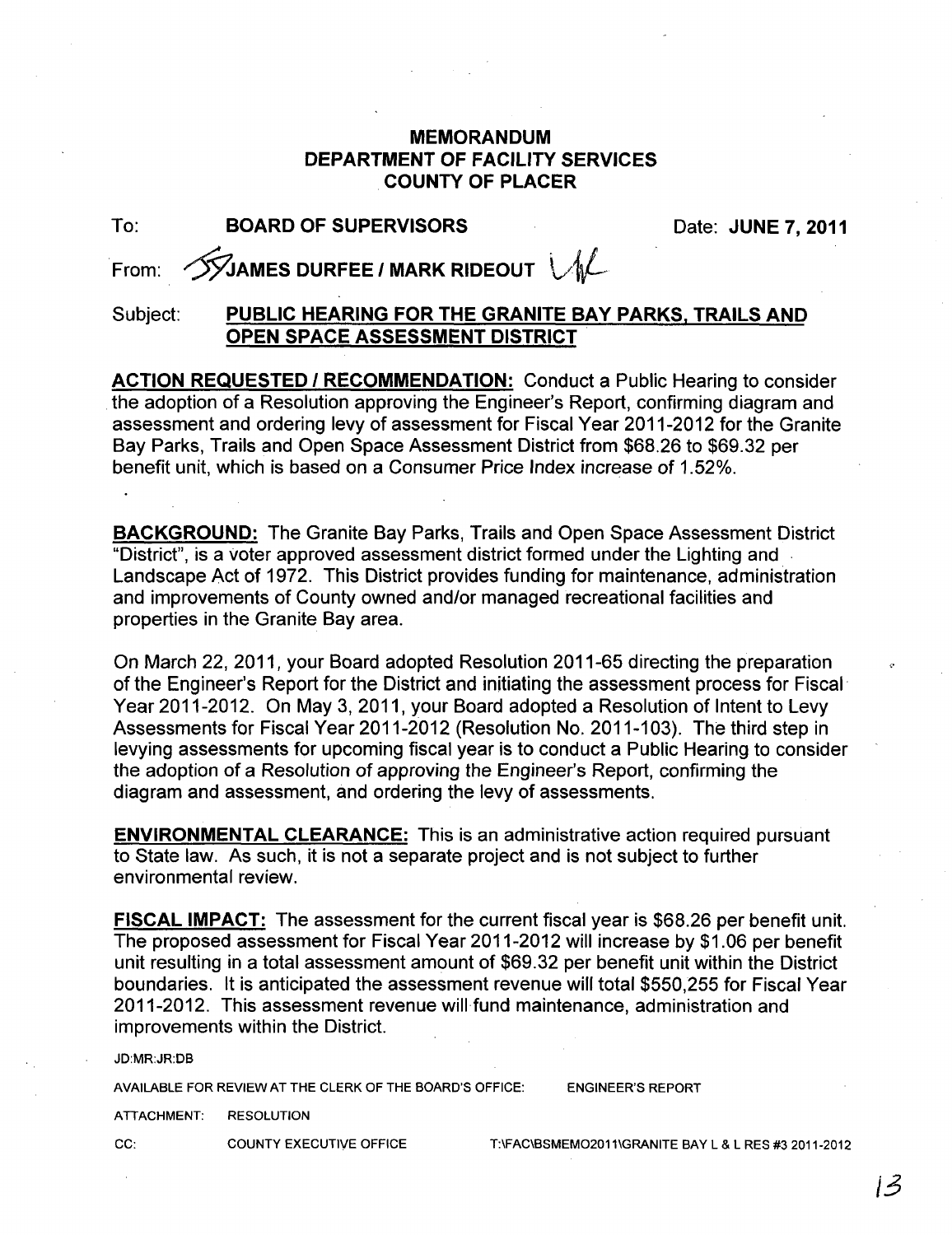## **Before the Board of Supervisors County of Placer, State of California**

**In the matter of: A RESOLUTION APPROVING ENGINEER'S REPORT, CONFIRMING DIAGRAM AND ASSESSMENT AND ORDERING LEVY OF ASSESSMENT FOR FISCAL YEAR 2011·2012 FOR THE GRANITE BAY PARKS, TRAILS AND OPEN SPACE ASSESSMENT DISTRICT** 

The following RESOLUTION was duly passed by the Board of Supervisors of the

County of Placer at a regular meeting held \_\_ , 2011 by the following vote on roll call:

Ayes:

Noes:

Absent:

Signed and approved by me after its passage.

Attest: Chairman, Board of Supervisors

**Resol. No:** \_\_\_ \_

Clerk of said Board

**BE IT RESOLVED, by the Board of** Supervisors of **the County of Placer, State of California, that:** 

- 1. By its Resolution No. 2001-333, this Board ordered the formation of and levied the first assessment within the Granite Bay Parks, Trails and Open Space Assessment District ("Assessment District") for Fiscal Year 2002-2003, pursuant to the Landscaping and Lighting Act of 1972 (Part 2 of Division 15 of the California Streets and Highways Code commencing with Section 22500 thereof) ("District").
- 2. By its Resolution No. 2011-65, this Board designated SCI Consulting Group as Engineer of Work and ordered the preparation of an Engineer's Report for the Granite Bay Parks, Trails and Open Space Assessment District for Fiscal Year 2011-2012.
- 3. Pursuant to said Resolution, the Engineer's Report was prepared by SCI Consulting Group, Engineer of Work, in accordance with 22565, et seq., of the Streets and Highways Code ("Report") and Article XIlID of the California Constitution; the Report has been made, filed with the Clerk of the Board and duly considered by the Board and is hereby deemed sufficient and approved. The Report shall stand as the Engineer's Report for all subsequent proceedings under and pursuant to the foregoing resolution.